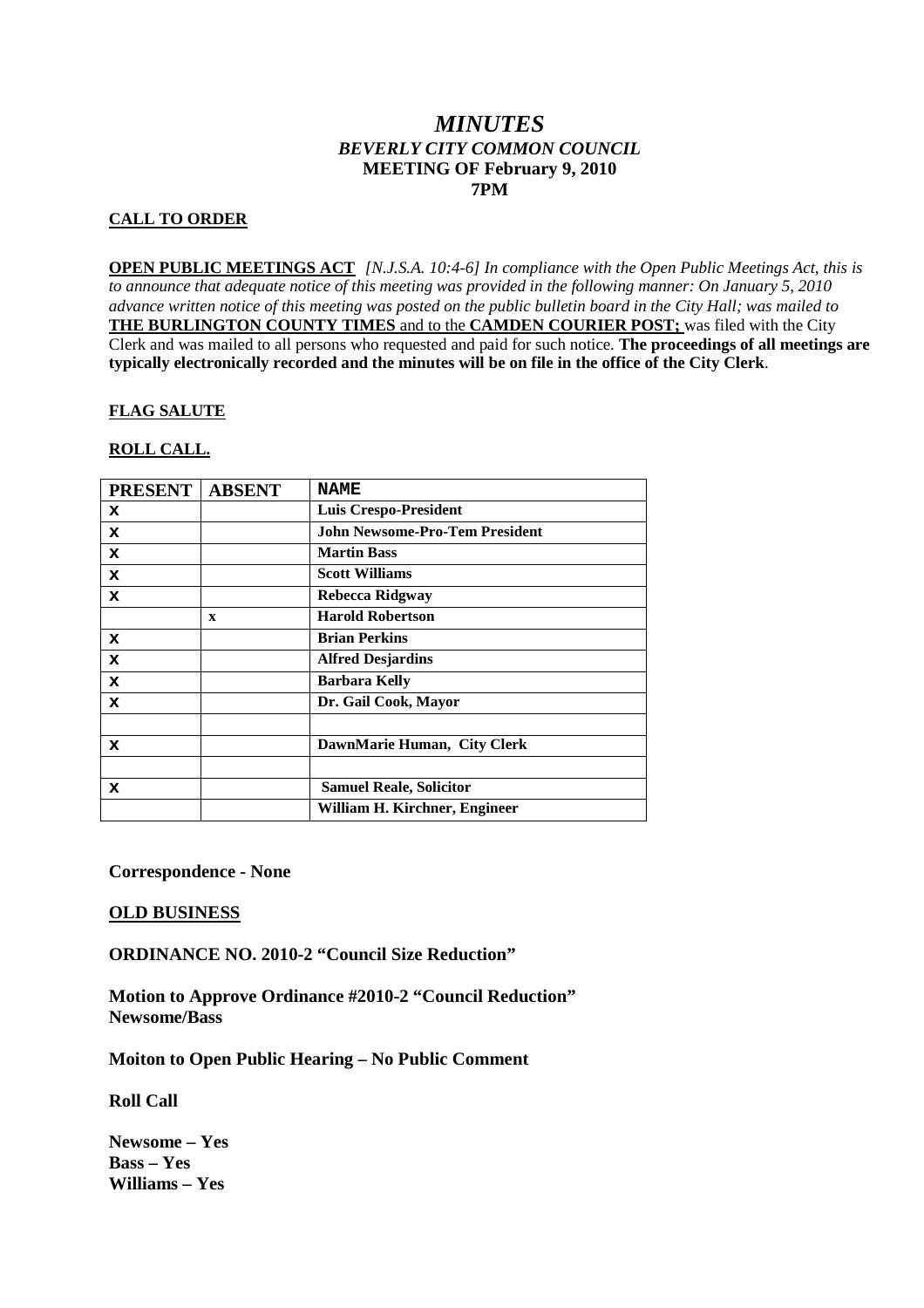**Ridgway – Yes Robertson – Absent Perkins – Yes Desjardins – Yes Kelly – Yes Crespo – Yes**

**Motion Approved**

#### **NEW BUSINESS.**

**Motion to Approve ORDINANCE NO. 2010-3 "RCA Salary Ordinance Repeal" – Bass/Desjardins**

**Roll Call**

**Newsome – Yes Bass – Yes Williams – Yes Ridgway – Yes Robertson – Absent Perkins – Yes Desjardins – Yes Kelly – Yes Crespo – Yes**

**Motion Approved**

**Motion to Approve the SEWAGE AUTHORITY LEASE RENEWAL – Desjardins/Bass**

**Roll Call**

**Newsome – Yes Bass – Yes Williams – Yes Ridgway – Yes Robertson – Absent Perkins – Yes Desjardins – Yes Kelly – Yes Crespo – Yes**

**Motion Approved**

**SOLICITORS REPORT – The Governor suspended COAH for 90 days and there is legislation proposed to abolish it.**

**MAYOR'S REMARKS – Mayor Cook read a Proclamation for Black History Month**

**COUNCIL REPORTS – Councilman Desjardins discussed the recent snow storms. The President**